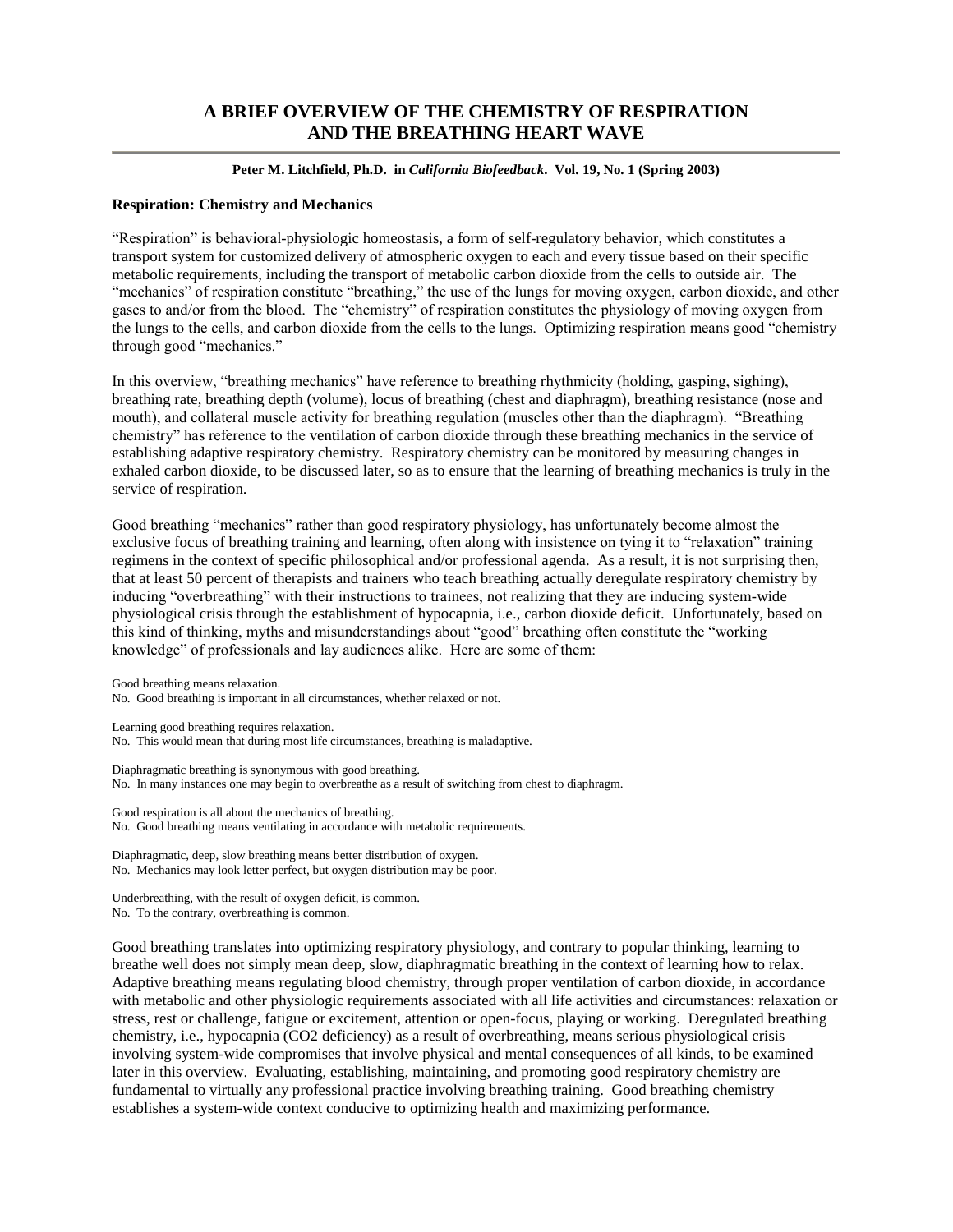Breathing training is invariably included as an important component of relaxation training, but surely does not in and of itself constitute relaxation. Breathing may be fully optimized, and hopefully is, during times of stress and challenge where relaxation is neither possible nor adaptive. Once good breathing chemistry and breathing mechanics are in place, relaxation training may then also include the establishment of stable high-amplitude breathing heart waves, i.e., parasympathetic (nervous system) tone, otherwise known as the respiratory sinus arrhythmia (RSA) and as one of the frequency ranges (HF) of what is known as heart rate variability (HRV).

### **Respiratory Chemistry: The Role of Carbon Dioxide in Oxygen Distribution**

Blood is circulated with great precision to specific body sites based on their local and immediate metabolic requirements. Higher metabolism in more active tissues and cells generates higher levels of CO2 resulting in immediate local vasodilation (relaxation of smooth muscles with the result of increasing the diameter of the vessels), thus setting the stage for supplying the required oxygen and glucose to the associated tissues, such as to specific regions of the brain while thinking.

Higher levels of CO2 also lead to an immediate drop in blood and extracellular fluid pH levels through the formation of carbonic acid, thus obliging the hemoglobin to more readily distribute its oxygen to meet local metabolic requirements. Lower levels of CO2, as a result of lower metabolism, lead to blood vessel constriction (e.g., reduction in the diameter of the coronaries) and to higher levels of blood and extracellular fluid pH (less carbonic acid), thus permitting oxygen and glucose to go elsewhere where metabolic requirements are greater. In the simplest of terms, this is the biochemistry of healthy respiration.

### **Deregulated Respiration: Effects of Carbon Dioxide Deficit on Physiology**

The most serious form of breathing deregulation is overbreathing, an all too common and serious state of behavioral-physiologic affairs. Overbreathing is undoubtedly one of the most insidious and dangerous behaviors/responses to environmental, task, emotional, cognitive, and relationship challenges in our daily lives. Overbreathing can be a dangerous behavior immediately triggering and/or exacerbating a wide variety of serious physical and mental symptoms, complaints, and deficits in health and human performance.

Overbreathing\* means bringing about carbon dioxide (CO2) deficit in the blood (i.e., hypocapnia) through excessive ventilation (increased "minute volume") during rapid, deep, and dysrhythmic breathing, a condition that may result in debilitating short-term and long-term physical and psychological complaints and symptoms. The slight shifts in CO2 chemistry associated with overbreathing may cause physiological changes such as hypoxia (oxygen deficit), cerebral vasoconstriction (brain), coronary constriction (heart), blood and extracellular alkalosis (increased pH), cerebral glucose deficit, ischemia (localized anemia), buffer depletion (bicarbonates), bronchial constriction, gut constriction, calcium imbalance, magnesium deficiency, and muscle fatigue, spasm (tetany), and pain.

\*Note:"Overbreathing"isabehavior leading to the physiological condition known as hypocapnia, i.e., carbon dioxide deficit. "Hyperventilation," although nomenclature synonymous with hypocapnia in physiological terms, is often used as a clinical term to describe a controversial psychophysiologic "syndrome" implicated in panic disorder and other clinical complaints.



Effects of Overbreathing on Cerebral O2: Vasoconstrictive effects Reduction of O2 Availability by 40 Percent  $(Red = most O2, dark blue = least O2)$ 

In this image, oxygen availability in the brain is reduced by 40% as a result of about a minute of overbreathing (hyperventilation). Not only is oxygen availability reduced, but glucose critical to brain functioning is also markedly reduced as a result of cerebral vasoconstriction.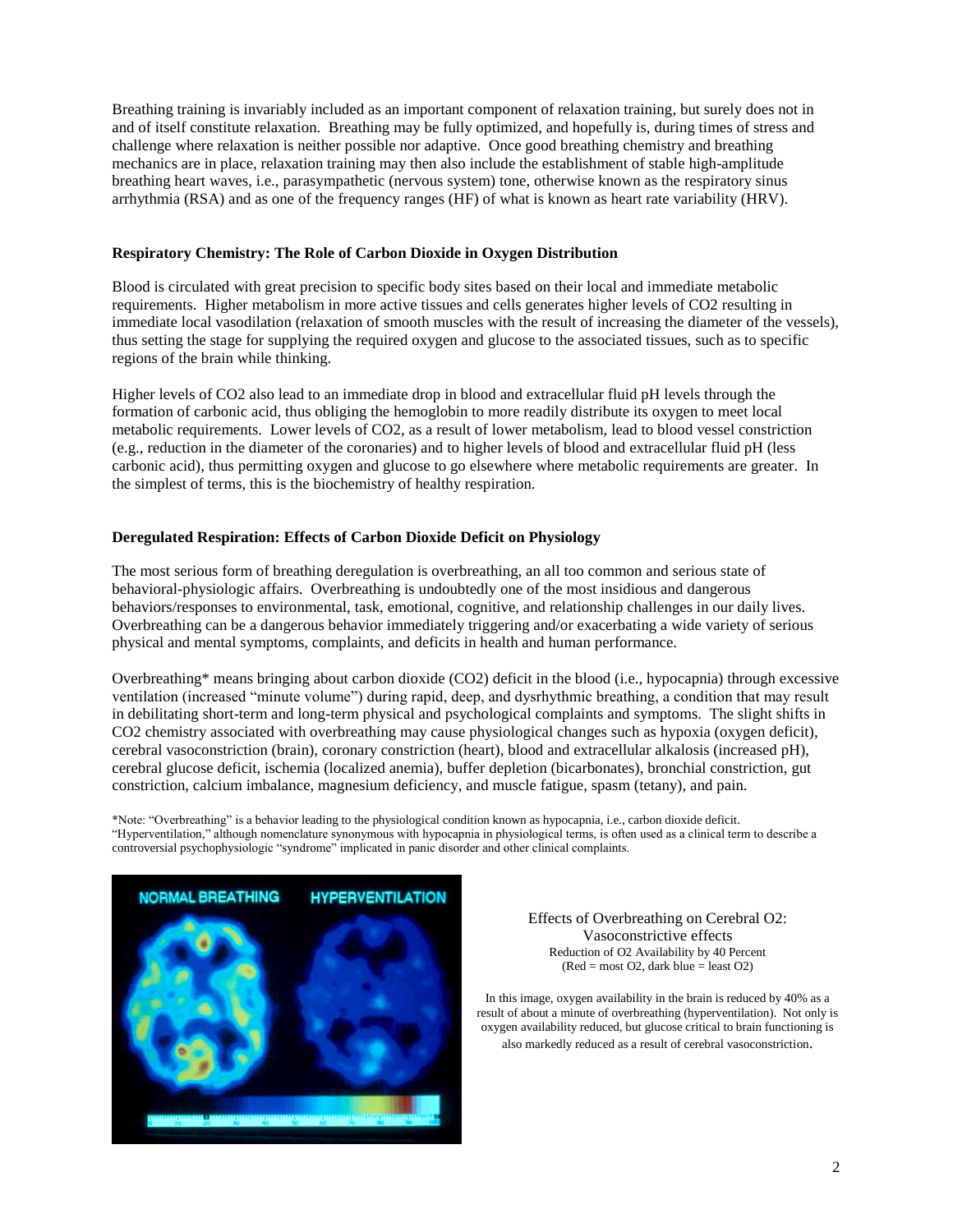Blood is distributed based on metabolic requirement. Overbreathing is excessive ventilation of carbon dioxide, excessive because CO2 levels in the blood no longer accurately reflect metabolic level; the ratio of metabolic CO2 to expired CO2 has shifted in favor of exhaled CO2. The consequence is a miscalculation of local metabolic requirements that leads to less than the required amount of vasodilation, or to vasoconstriction, and thus to potentially serious deficits of oxygen (hypoxia) and glucose (hypoglycemia) as well as of other required nutrients for the optimal functioning of a wide variety of tissues and physiological systems (e.g., brain, heart, and lungs). This misinformation about metabolism also triggers constriction of other smooth muscles, e.g., in the bronchioles and the gut, thus potentially exacerbating both asthma and irritable bowel syndrome.

Carbon dioxide deficit means a reduction in carbonic acid and a corresponding shift of blood and extracellular fluid pH in the alkaline direction, i.e., above the normal range of 7.38 –7.40; alkalosis is an immediate consequence of hypocapnia. Paradoxically, this results in an *increase in oxygen saturation in the blood,* because hemoglobin does not encounter pH levels that accurately reflect current metabolic requirements and is thus less inclined than it would otherwise be to release its oxygen; the pH level does not properly reflect metabolic requirements. Thus, although oxygen saturation is maximized, oxygen distribution is withheld where in fact metabolic needs significantly exceed those reflected by the reduced CO2 levels resulting from overbreathing.

The coupling of vasoconstriction and "disinclined" hemoglobin (because of higher pH levels) means significant compounding of oxygen distribution problems where oxygen deficits (hypoxia) are considerably greater than those brought about by vasoconstriction alone, e.g., deficits, in effect, that may exceed 50 percent in the brain. Combining these effects with glucose deficit in the brain, in the heart, and in other physiological systems can precipitate, exacerbate, and even originate serious consequences, including physiological and psychological complaints, symptoms, and syndromes of numerous kinds (see below).

Alkalosis, i.e., increased pH due to reduced levels of CO2, leads to yet further compromises. Extracellular fluid alkalosis increases cellular excitability and contractility (e.g., neuronal excitability in the brain) and thus actually increases oxygen demand, anaerobic metabolism, and antioxidant depletion (caused by excitatory amino acids). And, in fact, yet further worsening matters, alkalosis inhibits the negative feedback normally associated with lower pH levels that limit the production of metabolic acids themselves (e.g., lactate), and hence yet further compromises performance. Blood alkalosis leads to migration of calcium ions into muscle tissue, including both smooth (e.g., coronary, vasocerebral, bronchial, gut) and skeletal tissue, resulting in increased likelihood of muscle spasm (tetany), fatigue, and pain. And, platelet aggregation is increased, thus elevating the likelihood of blood clotting.

Overbreathing is an insidious and unconscious habit, one that is not readily detectable. Overbreathing may be precipitated at stressful times of the day, during times of defensiveness and emotionality, during information overload, or upon the commencement of ordinary tasks through self-initiation or instructions from authority. Some individuals overbreathe with little provocation and may do so chronically, all day without knowing it. And, unfortunately overbreathing is even induced (often) and reinforced by professionals who teach breathing mechanics (e.g., diaphragmatic training) in the name of relaxation, improved health, and better performance. Good chemistry is fundamental to optimal behavioral-physiologic homeostasis, basic to optimizing health and performance.

#### **Chronic Deregulation: Compensatory Behavioral-Physiologic Activity and its Price**

Bicarbonates are required for controlling acidosis (when blood becomes less alkaline than normal, less than 7.38), i.e., neutralizing acids, brought about through physical activity (e.g., lactic acid) as well as through other physiologic activities (e.g., ketoacidosis as a result of diabetes). Chronic hypocapnia resulting from overbreathing ultimately leads to compensatory renal unloading of bicarbonates (inhibition of bicarbonate reabsorption in the kidneys), which lowers blood and intracellular pH toward normal levels, but in the end neither completely renormalizing nor stabilizing pH levels. Unfortunately, chronic compensatory behavior may ultimately seriously compromise buffering capabilities, resulting in reduced physical endurance and greater susceptibility to fatigue.

In addition to the loss of bicarbonates, there is also significant loss of magnesium (and phosphates) a deficiency that may ultimately lead to an imbalanced magnesium-calcium ratio critical to muscle functioning, resulting in increased likelihood of muscle fatigue, weakness, and spasm.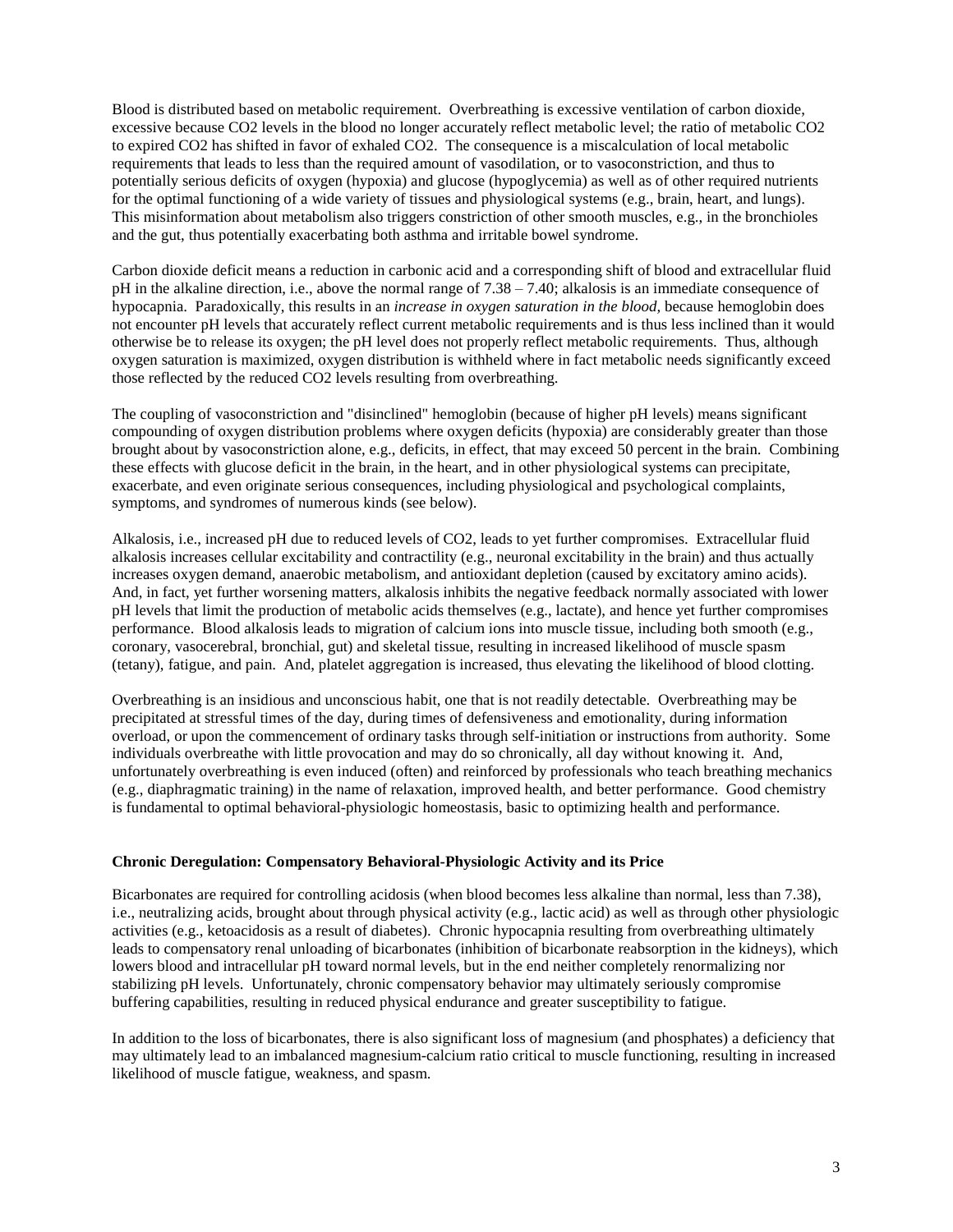Although the blood pH, i.e. alkalosis, is reduced as a result of this compensatory behavior, and hemoglobin distributes its oxygen more consistently with metabolic requirements, smooth muscle constriction and its consequences remain a chronic condition (e.g., cerebral vasoconstriction, coronary constriction, bronchial constriction, and gut constriction).

**Note:** Individuals suffering with diabetes may overbreathe as a means to controlling ketoacidosis, i.e., reducing levels of carbonic acid. This is why biofeedback for "relaxation training," for example, was contraindicated for such individuals. Normalizing CO2 levels implicit in relaxation training, without proper attention to matter of chemistry, might well result in acidosis. The "price" for compensatory overbreathing behavior, however, is high and nevertheless needs to be seriously addressed.

#### **Overbreathing: Effects on Health**

Overbreathing, based on the chemistry of breathing described above, can trigger or exacerbate physical and psychological complaints such as: shortness of breath, breathlessness, chest tightness and pressure, chest pain, feelings of suffocation, sweaty palms, cold hands, tingling of the skin, numbness, heart palpitations, irregular heart beat, anxiety, apprehension, emotional outbursts, stress, tenseness, fatigue, weakness, exhaustion, dry mouth, nausea, lightheadedness, dizziness, fainting, black-out, blurred vision, confusion, disorientation, attention deficit, poor thinking, poor memory, poor concentration, impaired judgment, problem solving deficit, reduced pain threshold, headache, trembling, twitching, shivering, muscle tension, muscle spasms, stiffness, abdominal cramps and bloatedness. It is little wonder, then, why surveys have found that up to 60 percent of all ambulance calls in major US cities are the result of overbreathing!

The significance of the effects of this little known but thoroughly documented physiology can be put into perspective knowing that surveys suggest that 10 to 25 percent of the US population suffers from chronic overbreathing, and that over half of us overbreathe on frequent occasion! The following is a quotation from a book chapter written by Dr. Herbert Fensterheim (Chapter 9, *Behavioral and Psychological Approaches to Breathing Disorders*, 1994), a highly respected and internationally prominent author and psychotherapist, and it points to the fundamental importance of evaluating respiratory chemistry, i.e., overbreathing, in the mental health professions, regardless of a practitioner's school of thought or treatment paradigm:

"Given the high frequency of incorrect breathing patterns in the adult population, attention to the symptoms of hyperventilation [overbreathing] should be a routine part of every psychological evaluation, regardless of the specific presenting complaints. Faulty breathing patterns affect patients differently. They may be the central problem, directly bringing on the pathological symptoms; they may magnify, exacerbate, or maintain symptoms brought on by other causes; or they may be involved in peripheral problems that must be ameliorated before psychotherapeutic access is gained to the core treatment targets. Their manifestations may be direct and obvious, as when overbreathing leads to a panic attack, or they may initiate or maintain subtle symptoms that perpetuate an entire personality disorder. Diagnosis of hyperventilatory [overbreathing] conditions is crucial."

Chronic vasoconstriction, magnesium-calcium imbalance, buffer depletion, and alkalosis (higher levels of blood and extracellular pH levels) as a result of overbreathing may in predisposed individuals trigger or exacerbate: phobias, migraine phenomena, hypertension, attention disorder, asthma attacks, angina attacks, heart attacks, cardiac arrhythmias, thrombosis (blood clotting) panic attacks, hypoglycemia, epileptic seizures, altitude sickness, muscle weakness and spasm, sexual dysfunction, sleep disturbances (apnea), allergy, irritable bowel syndrome (IBS), repetitive strain injury (RSI), and chronic fatigue.

In an important recent review article on the subject of hypocapnia (CO2 deficit) in the *New England Journal of Medicine* (J. Laffey and B. Kavanagh, 4 July 2002), the authors say:

"... extensive data from a spectrum of physiological systems indicate that hypocapnia has the potential to propagate or initiate pathological processes. As a common aspect of many acute disorders, hypocapnia may have a pathogenic role in the development of systemic diseases" (pages 44 and 46). And, they go on to say, "Increasing evidence suggests that hypocapnia appears to induce substantial adverse physiological and medical effects" (page 51).

Long-term vasoconstriction may also lead to ischemia in the brain and the heart (anemia in cells not adequately supplied with oxygen), result in reduced neurotransmitter synthesis that contributes to the onset of depression and other psychological syndromes, and chronically lower the threshold for most of the complaints listed above, e.g., chronic vasoconstriction and increased systemic vascular resistance may reduce the threshold for elevated blood pressure or precipitate angina attack in predisposed individuals.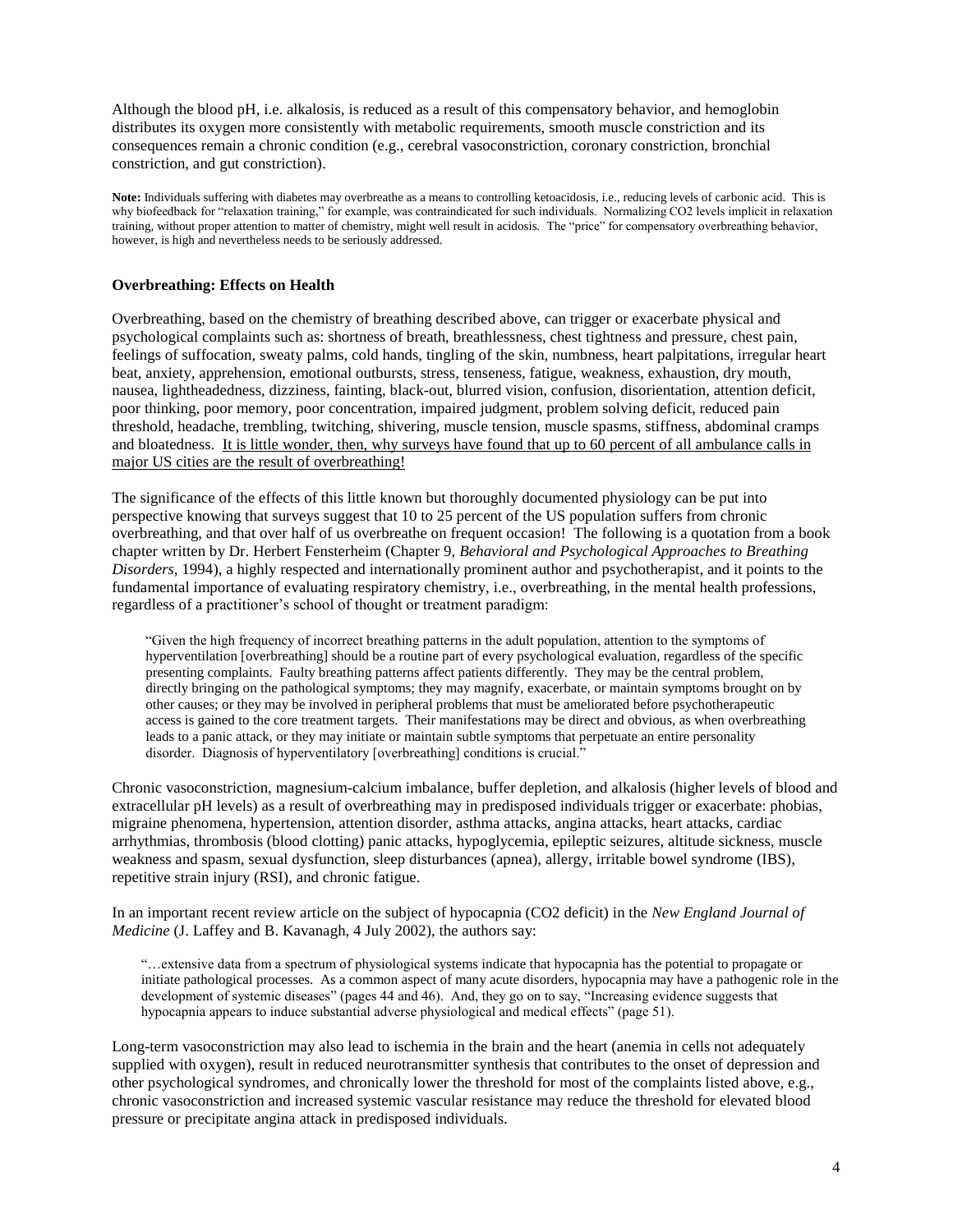It is estimated that the primary complaint of one third of all patients in general medical practice is fatigue, a condition that may actually be brought on and/or exacerbated by buffer depletion resulting from overbreathing, and a condition (fatigue) in and of itself that can be assessed through CO2 measurement (capnometry) to be described later in this overview. On this basis alone, some prominent physicians in both Europe and America assert that capnometers, like blood pressure devices, should be on the desktop of every general and family practitioner.

It is estimated that more than a third of all those who suffer with asthma overbreathe, a condition potentially leading to immediate bronchial constriction and asthma attack. The "struggle" to breathe and fear of "not getting enough air" can easily lead to "panicky" breathing where vicious circle overbreathing may result in a progressive worsening of hypocapnia-induced bronchial constriction and increased airway resistance. Teaching good breathing mechanics to people with asthma through diaphragmatic breathing can very significantly improve breathing efficiency by increasing volume, reducing rate, establishing rhythmicity, and eliminating collateral muscle movement not required for good breathing. In effect, it reduces the "struggle" to breathe by introducing an effortlessness form of breathing that also provides for a sense of mastery over the debilitating effects of the condition. This training, however, can itself easily result in overbreathing through a combination of the "success" of the method itself (increased efficiency, volume) and the continued motivation "to get enough air," and where neither the therapist nor the patient are familiar with overbreathing and its effects.

Documented medical savings of 45 percent over a five year period in heart attack patients following only six breathing training sessions, led to legislation in Holland that all cardiac rehabilitation centers offer breathing training to patients. Unfortunately, this little known research and its highly practical implications remain relatively unknown to most professionals working in American cardiac rehabilitation centers, where the importance of behavioral respiratory physiology has simply not been introduced. The importance of breathing training in cardiovascular health is yet further supported by the article in the *New England Journal of Medicine* (page 50), where the authors point out that "*hypocapnia has been clearly linked to the development of arrhythmias, both in critically ill patients and in patients with panic disorder."* 

How can "simple" breathing training significantly influence the outcome of cardiovascular rehabilitation in patients who overbreathe? Consider the following: A survey of studies on overbreathing and coronary constriction show a reduction of blood volume by about 50 percent (a 23 percent reduction in coronary diameter), a significant reduction in compromised individuals; and, extreme coronary constriction as a result of overbreathing has also been identified in a subpopulation of patients. Increased platelet aggregation brought about by hypocapnia may precipitate blood clotting, i.e., thrombosis. Buffer depletion resulting from long-term overbreathing, as described earlier, may also significantly contribute to the onset of arrhythmias and other cardiovascular abnormalities. Increased vascular resistance as a result of vasoconstriction and alkalosis brought about through chronic overbreathing may trigger hypertension in predisposed individuals. Hypocapnia leads to cellular excitability and to increased contractility of the heart, increasing oxygen demand while oxygen availability is sharply decreased. And, the upward pH shift brings on calcium migration into muscle tissue, increasing the likelihood of arterial (coronary) spasm. Normalizing breathing chemistry reverses these effects.

The *New England Journal of Medicine* article goes on to point out that clinically significant overbreathing in pregnant women is commonplace, and that during childbirth, "…further lowering of the partial pressure of arterial *CO2 - even for a short duration - such as during anesthesia for cesarean section - may have serious adverse effects on the fetus."* The implications of this statement are staggering when considering that some child-birthing techniques used by many thousands of women (western) worldwide actually engaged women in the practice of extreme forms of overbreathing during childbirth.

Overbreathing during wakefulness is seriously implicated as an important variable in the origin and in the onset of sleep apnea. "*Hypocapnia is a common finding in patients with sleep apnea and may be pathogenic*," according to the same article in *New England Journal of Medicine*.

The seriousness of the effects of hypocapnia are made absolutely clear in the *New England Journal of Medicine* review article, written for the express purpose of warning physicians about their use of hypocapnia as a means to controlling symptoms and conditions resulting from injury and disease, as well as its widespread use in general anesthesia. In fact, the impact of hypocapnia on cerebral blood flow and blood volume is so dramatic, according the article, that almost 50 percent of emergency physicians and 36 percent of neurosurgeons actually induce hypocapnia to control of life-threatening intracranial swelling resulting from head trauma or brain injury.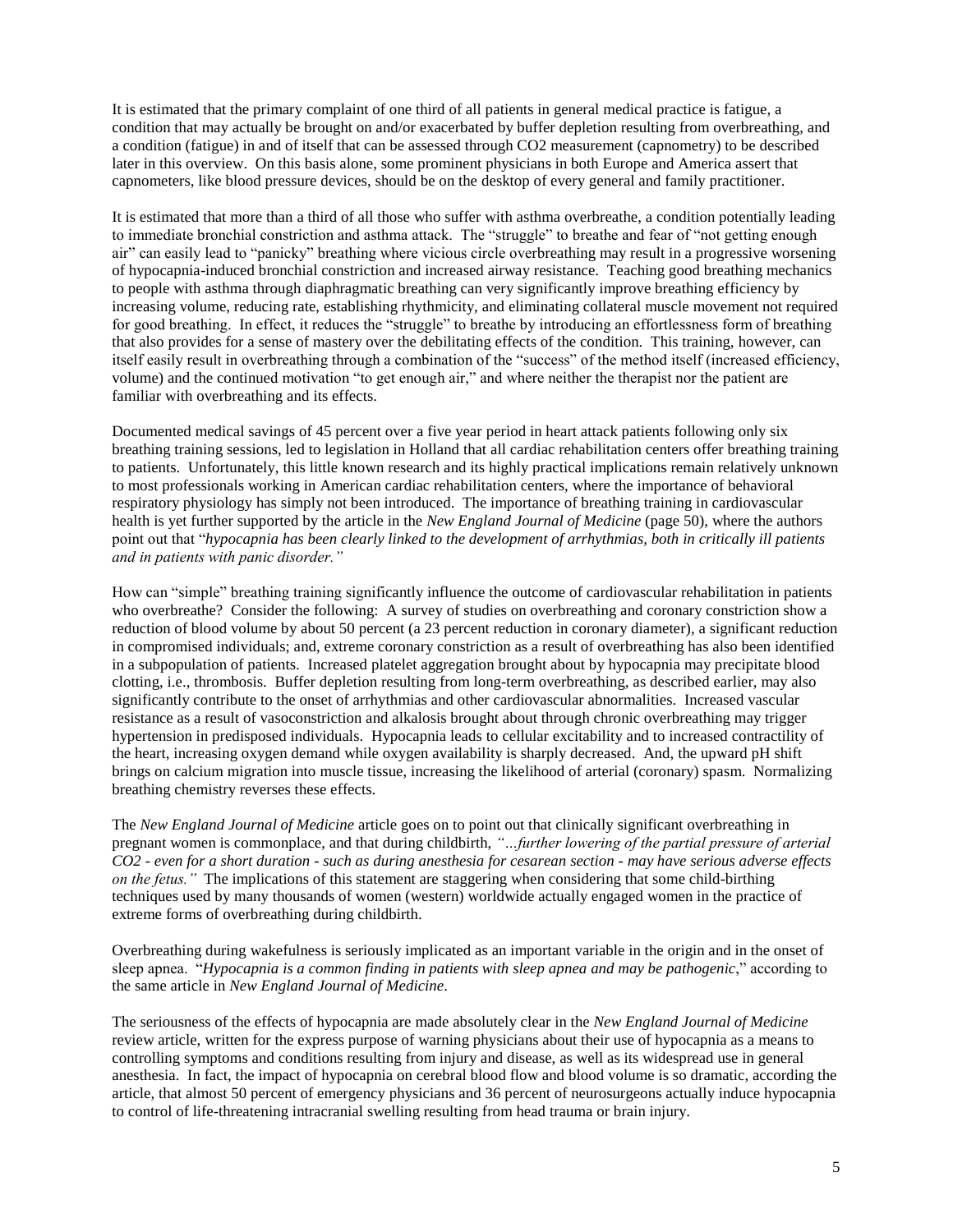### **Overbreathing: Effects on Cognition**

Cognitive and perceptual deficits are perhaps most clearly understood by newcomers to this physiology by examining the effects of hypoxia on the behavior of pilots. Every pilot knows about the cognitive and perceptual deficits resulting from the effects of hypoxia in high altitude chambers, including impaired decision-making, perceptual motor skills, information processing, problem solving, task completion, memory, thinking, and communication effectiveness. Serious cerebral hypoxia means that even the easiest of tasks become significant mental challenges, e.g., simple navigational calculations during an engine-out procedure. In fact, overbreathing is routinely monitored in fighter pilots while in flight. Particularly noteworthy, as is often emphasized by on-looking observers, is the fact that these performance decrements go completely undetected by those actually suffering from the hypoxia. Overbreathing at sea level and the resulting hypoxia produce precisely these same effects!

The potent impact of overbreathing on cerebral functioning is made clear in the recent article in the *New England Journal of Medicine* in the description of the use of hypocapnia for controlling intracranial swelling in otherwise life-threatening brain trauma circumstances: "*Hypocapnic alkalosis decreases cerebral blood flow by means of* potent cerebral vasoconstriction, thereby lowering intracranial pressure." The dramatic impact of overbreathing on cognitive function is put into further perspective, when the authors describe the widespread and deliberate induction of hypocapnia during general anesthesia (e.g., for reducing the need for sedatives), as follows:

"The causative role of hypocapnia in postoperative cognitive dysfunction is underscored by the finding that exposure to an elevated partial pressure of arterial carbon dioxide [i.e., normalizing CO2 levels] during anesthesia appears to enhance postoperative neuropsychologic performance."

Cognitive, perceptual, and motor skill deficits, brought about by hypoxia (oxygen deficit) are yet further exacerbated by cerebral hypoglycemia (glucose deficit, as a result of vasoconstriction) that may compromise brain functioning to a yet greater degree. The potentially debilitating combination of cerebral oxygen and glucose deficits resulting directly from overbreathing may seriously compromise and/or disrupt ability to attend, focus, concentrate, imagine, rehearse the details of an action (e.g., golf swing), initiate performance, play a musical instrument, sing, engage in public speaking, and perform all kinds of other complex tasks.

There is a fine line between vigilance and stress. In the transition from vigilance to stress, i.e., from positive attentiveness to guarded defensiveness (fight-flight behavioral patterns), overbreathing may be immediately instated with its debilitating effects occurring within less than a minute. This same kind of transition may occur when taskdemand exceeds a certain level of complexity or when relationship challenge exceeds a certain level of emotionality: overbreathing as a component of defensive posturing takes over. *Task-induced overbreathing for example* can insidiously and unsuspectingly contribute to the degradation of human performance, insidious because the performer is neither likely to be aware that overbreathing is taking place, nor have any idea whatsoever as to its effects. Performers who are task-induced "overbreathers" are good candidates for breathing chemistry training.

The implications of overbreathing and its regulation for working with children and adults suffering with attention deficits are significant. Low cerebral CO2 as a result of overbreathing shifts the EEG power spectrum downwards and elevates the presence of theta EEG activity, the frequency domain of principal interest to neurofeedback practitioners who seek to reduce theta activity in clients who suffer attention deficit disorder. Before beginning such work it truly behooves practitioners to normalize the chemistry of breathing, a fundamental system-wide physiological consideration, before beginning neurofeedback or other forms of behavioral-physiologic training.

#### **Overbreathing: its Effects on Emotion**

Cerebral hypoxia and cerebral hypoglycemia not only have profound effects on cognition and perception but also on emotionality: apprehension, anxiety, anger, frustration, fear, panic, stress, vulnerability, and feelings of low selfesteem. Cerebral (brain) oxygen and glucose deficits may trigger "disinhibition" of emotional states, i.e., release of emotions otherwise held "in check." Loss of emotional control, intensification of emotional states, and exacerbation of debilitating stressful states of consciousness may result from overbreathing in challenging and adverse circumstances, e.g., flying phobias and debilitating public speaking anxiety. Emotional discharge in challenging environments itself may, of course, further exacerbate cognitive and other performance deficits.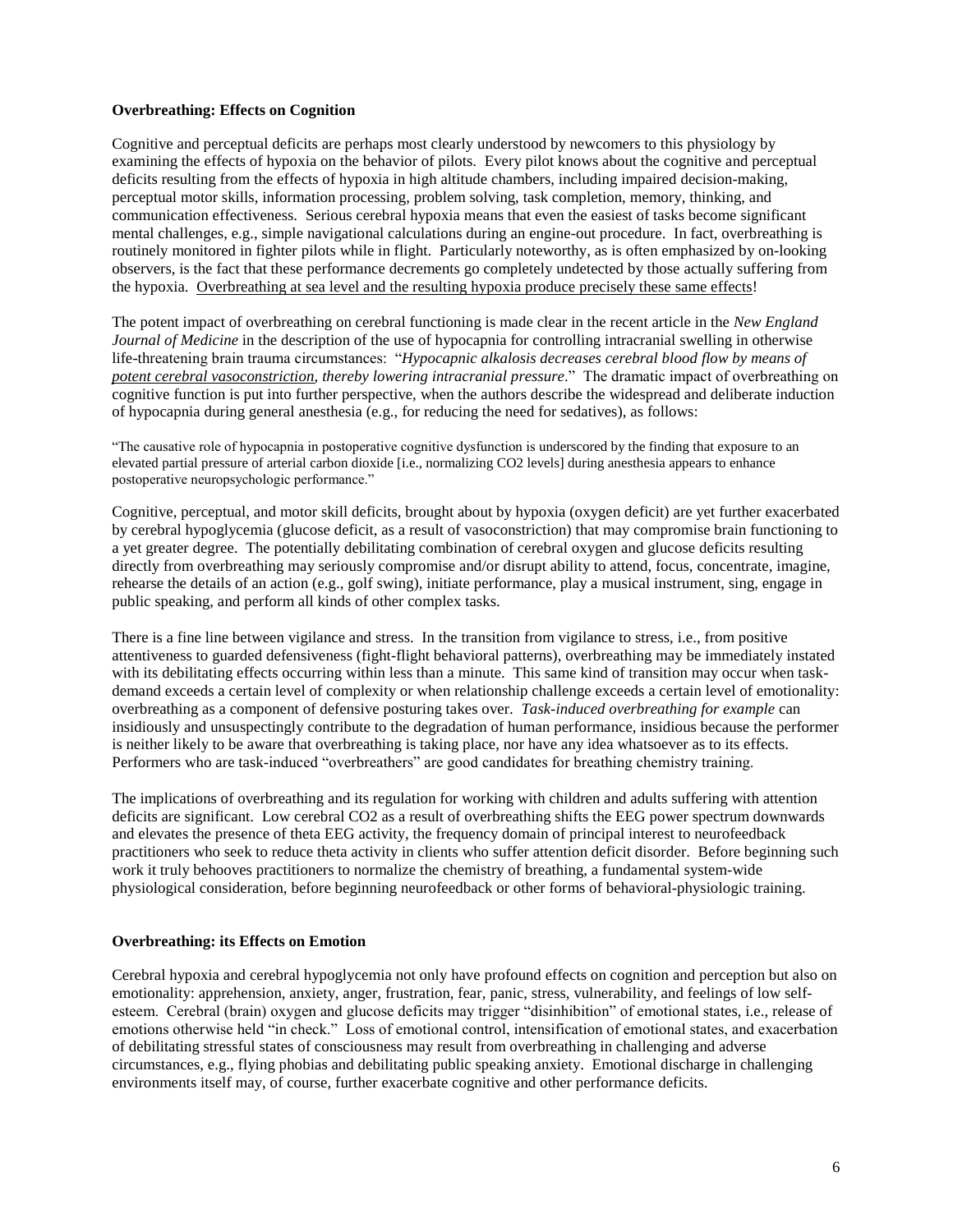Failure to understand the source of physical sensations resulting from overbreathing, e.g., light-headedness, tingling of the skin, tightness of the chest, sweaty hands, and breathlessness, typically leads to a false interpretation of their meaning. The incorrect, and usually negative, self assessment that may result, e.g., "I am losing control," is likely to elicit secondary emotional responses (e.g., fear) and further exacerbate the ones directly resulting from cerebral oxygen and glucose deficits. And indeed, practitioners and trainers themselves, not familiar with the effects of overbreathing, may unfortunately also misinterpret these secondary effects, taking them as evidence supporting their own biases about the significance of the kinds of complaints reported by the client, e.g., "relaxation moves you closer to yourself, and this makes you uncomfortable. Overworking is your way of protecting yourself."

Sometimes overbreathing is deliberately induced for the very reason that it can trigger emotional memories and states, e.g., rebirthing. Stanislav Grof's Holotropic Breathwork, widely known for its use in triggering emotional and memory release, is an excellent example of how overbreathing lowers the threshold for emotional expression. Some breathing inductions used in natural child birth, for example, involve extreme forms of overbreathing, based on the premise that disorientation reduces capacity to focus on pain; from a respiratory chemistry perspective, however, this amounts to induction of system-wide crisis with potentially adverse effects on the infant.

### **Overbreathing: Effects on Performance**

Compromising the blood buffering system (i.e., reduced capacity to regulate acidosis) means reduced physical capacity and endurance, ranging from limiting athletes in their pursuit of achieving peak levels of physical performance, to contributing to the incapacitation of individuals with fatigue and unable to perform the simplest of tasks without exhausting their supply of buffers.

Incrementally increasing the workload on an exercise bike or treadmill increases metabolism, and hence the output of carbon dioxide. Normal ventilation means that the CO2 exhaled is consistent with level of metabolism; there is no overbreathing. Eventually, however, when buffers become depleted and can no longer neutralize lactic and other acid byproducts, overbreathing becomes a short-term solution to the resulting acidosis, i.e., carbonic acid is reduced, thus offsetting the build up of other acids. Monitoring CO2 levels during exercise on an exercise bike or treadmill permits an observer to take note of this critical point, the point at which overbreathing is itself a compensatory response to buffer depletion, the point at which physical exhaustion can be identified. And, as described previously, chronic overbreathing itself may lead to buffer depletion, thus ultimately reducing physical capacity and endurance to a point where simple exercise becomes equivalent to the maximum endurance effort of an athlete.

Buffer depletion physiology has very significant implications for performance and health. Running out of buffers with exercise equivalent to walking to work, crossing a few streets to lunch, or preparing dinner for the family means "physical" exhaustion doing the simple physical chores that define the daily routine of life. Overbreathing may not only lead to buffer depletion but may then also become its own short-term solution to the resulting acidosis, i.e., a vicious circle syndrome. This state of affairs can be observed by exercising on an exercise bike or treadmill and noting the point at which there is a drop in carbon dioxide level, the point at which overbreathing is engaged.

Professional and lay audiences both ponder the ways in which "stress" ultimately has its effects on health and performance. What are the mediating variables that lead to behavior-physiologic deregulation? One important contributing factor may be the way in which one encounters challenge: bracing or embracing, defensive-posturing or life-engaging? The defensive or bracing mode often includes overbreathing (part of the "fight-flight" behavioral configuration) that may lead to the fatigue symptoms and complaints associated with the effects of buffer depletion and magnesium deficiency, along with the wide range of physical and psychological effects previously described.

The "fatigue" associated with overbreathing may be misidentified as "depression." Exercise may be "prescribed" when rest is in order, where exercise will actually exacerbate the problem and is contraindicated. Buffer depletion, resulting from exercise and associated compensatory overbreathing, may in fact precipitate cardiac arrhythmias even in otherwise healthy individuals. Rest will permit build-up of the buffers, but upon returning to a challenging environment without breathing and other forms of self-management training, overbreathing is likely to be reinstated, once again resulting in buffer depletion and a relapse of fatigue and associated effects of "stress." Deregulated respiratory chemistry constitutes a behavioral-physiologic mechanism that may directly account for some of the effects of "stress" on homeostasis and self-regulation.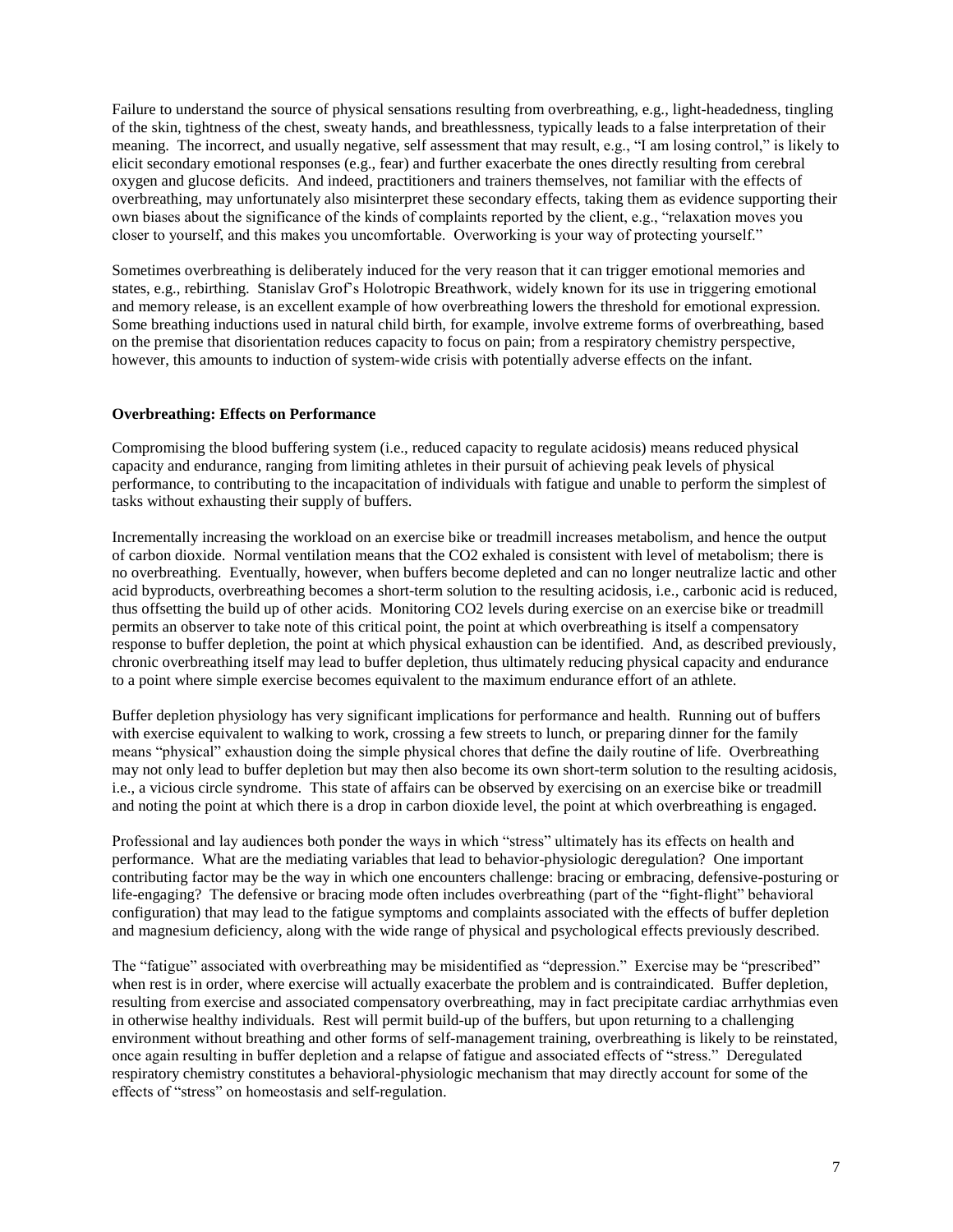### **Respiratory Training: General Considerations**

Fritjof Capra, famed physicist and systems theorist, states his position on the mindbody dichotomy so well when he says, "the organizing activity of living systems, at all levels of life, is mental activity" (*The Web of Life*, 1996). In other words, there simply is no dichotomy, that all of life is itself inherently "mindful." Thus, in this thesis there is no distinction between physiological or psychological crisis; defensive posturing or bracing and life-engaging or embracing are "mindful" frames of physiological reference, comprising what might be described as "life" postures.

These "life" postures are fundamental operating-definition culture-based concepts as can be seen in Western psychology where there is emphasis on defensiveness, and in Eastern philosophy and practice (e.g., meditation), where there is emphasis on embracement of chi, i.e., life or breath. Both of these postures are profoundly reflected in the chemistry and in the mechanics of respiration.

Breathing evaluation and training bring together differing western schools of thought and tradition, including physiology, psychology, healthcare, and human performance with the promise of weaving them together with Eastern thinking, traditions, and practice into an active, personal, and mindful participation in behavioralphysiologic self-regulation for health and performance.

Seeing "physiology as mindful" carries with it an important implication: it is the "ego" part of the mind that identifies itself as "separate" from the "body," giving rise to the mind-body dichotomy through its indignant claim on ownership of all of the mind, wherein the mind necessarily came to be viewed as "our" unconscious, rather than as a property of the fundamental essence of life itself and in all of its forms. Accessing the body, then, for the "mindful physiology" oriented practitioner, means accessing the mind: intuitions, images, feelings, archetypes, and meaning itself. Accessing the mind through body sensitivity training is fundamental to what has come to be known as biofeedback and is the basis for breathing evaluation and training. It is little wonder that breathing is a point of physio-spiritual connection in Eastern philosophical thinking.

As Capra points out in his book, *The Web of Life*, the whole is not simply greater than its parts but actually provides for the definition, the very identity, of the parts themselves. Overbreathing sets the stage for crisis, even for trauma, and for a consciousness of defensive posturing and bracing. It engages state-dependent behaviors, even statedependent personalities, which are protective in nature offering the prospect of safety in a threatening world; overbreathing becomes a doorway into a different consciousness where one may disconnect, isolate, or flee, but pay the price of behavioral physiologic deregulation. Changing consciousness, means changing the definition of constituent physiological dynamics: rapid heart rate is a sign of stress in the context of defensiveness, whereas it is a sign of joy in the context of embracement. Good respiratory chemistry and mechanics set the stage for "embracement," rather than defensiveness, as a "life" posture. Wellness is ultimately about embracing, about the heart, about bringing together the mindfulness of physiology with the personal consciousness. Health is about seeking, presence, and availability, not about ego and defensiveness. When naked, don't overbreathe, be there.

Learning about the behavioral physiology of respiration offers the prospect of bringing easy to understand, highly practical, and easy to implement educational applications of "mindful-physiology" to healthcare and human performance practitioners everywhere. Everyone acknowledges some measure or responsibility for breathing, as is evidenced by everyone's use of the pronoun "I." Breathing training is an ideal context in which to teach people about the mindful nature of physiology, where self-regulation training for health and performance can make a powerful impact on the practical thinking of large audiences within a short time. The theme is: "The whole body is the organ of the mind, not just the brain. Our minds are the music that our bodies play to the universe."

#### **Respiratory Training: Specific Considerations**

Breathing chemistry training does NOT replace breathing mechanics training; the two together comprise true respiratory training (i.e., getting O2 to the cells and CO2 back to the lungs). There is NO specific breathing protocol, technique, or program that constitutes the "right one," however, keeping respiratory chemistry in the adaptive window is a critical consideration in most any kind of breathing training. There are numerous approaches to teaching the mechanics of adaptive breathing that permit practitioners to integrate breathing evaluation and training into their work based on professional background, expertise, experience. Unfortunately, however, in very few cases is the chemistry of breathing included as a component of the training.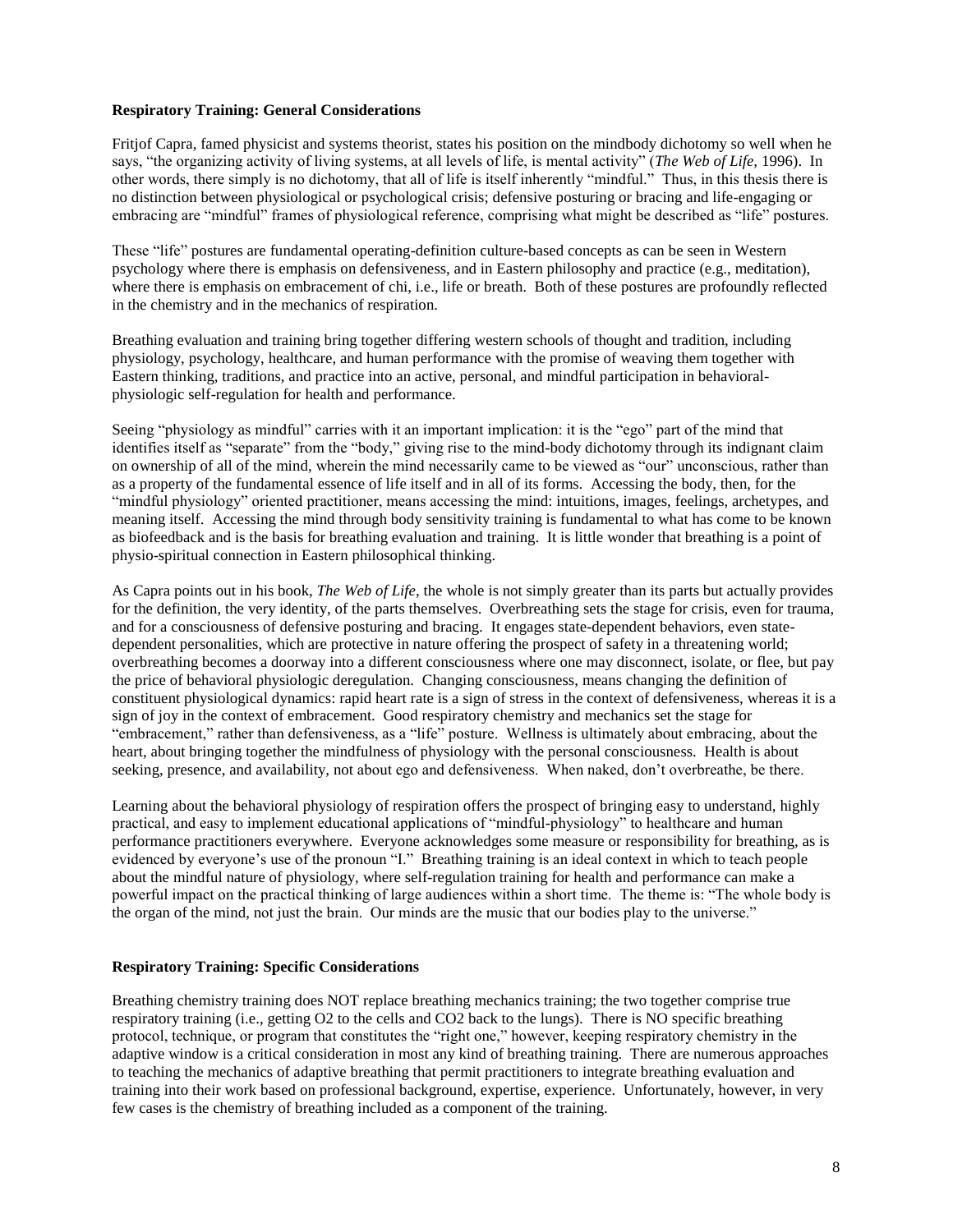Breathing is a complex behavior. It is voluntary and involuntary. It is greatly influenced by emotion. It is synchronized with complex speech behavior. Basic neurophysiological control of breathing originates in the respiratory centers located in the brain stem, the pons and medulla, where breathing rate and volume are regulated based on CO2 levels. While in a coma, breathing mechanics (rate and volume) track CO2 levels precisely. There are other breathing centers throughout the brain including the limbic system (emotion), the speech areas of the brain, and the frontal cortex (voluntary control). These other regulatory centers may interfere with adaptive breathing, resulting in deregulated breathing, overbreathing that is often associated with breath holding, gasping, sighing, chest breathing, rapid breathing, reverse breathing (contracting the diaphragm while breathing out), and so on. *Training for adaptive breathing chemistry, in most instances, means restoring regulated breathing through reinstatement of the basic brain stem breathing reflex.*

How is overbreathing identified? Without monitoring CO2 levels, there is simply no way of knowing. Use of the *capnometer* is the only practical and technically reliable method for detecting it with certainty. Arterial carbon dioxide (PaCO2) can be measured directly through invasive monitoring, or indirectly by means of measurement of CO2 content in exhaled air. Measurement of CO2 at the end of exhalation, or at the "end" of the "tide" of the air breathed out, is known as "end-tidal carbon dioxide," or ETCO2, and is under normal circumstances highly correlated with invasive arterial measurement. Capnometry is used in virtually every surgery room and critical care unit in America, and is based on textbook physiology and highly reliable technology.\*

The objective of breathing training while "at rest" is to restore proper breathing chemistry (CO2 levels), establish breathing rhythmicity (reduction of holding, gasping, sighing), lower breathing rate, increase breathing depth, shift the locus of breathing from chest to diaphragm, encourage nasal breathing, relax musculature during exhalation, reduce collateral muscle activity, and establish a stable presence of high amplitude breathing heart wave activity (parasympathetic tone, RSA). Training for good breathing chemistry involves learning how to:

(1) evaluate breathing both at rest and in the context of multiple kinds of challenge;

- (2) teach the physiology and psychology of respiration;
- (3) identify the sensations of overbreathing, and reinstate the basic brain stem breathing reflex;
- (4) interpret physiological experience, e.g., deregulated vs. regulated breathing;
- (5) train breathing mechanics: rhythmicity, volume, rate, resistance, and locus of control;
- (6) instate prophylactic (deliberate) techniques for consciously disengaging or preventing overbreathing;
- (7) configure new patterns of behavioral-physiologic defensive posturing, without overbreathing;
- $(8)$  establish "embracement physiology" where overbreathing is not a "mindful" component; and
- (9) generalize new patterns of breathing that normalize chemistry in diverse life circumstances.

In summary, training involves: (1) education, (2) learning prophylactic techniques, (3) reinstating the basic respiratory reflex mechanism, (4) learning new patterns of defensive posturing, and (5) learning to engage "embracement" physiology by establishing new chemistry and its associated "physiologic mindfulness."

Breathing evaluation and training may be useful for behavioral physiologic applications by healthcare providers and patients, performance trainers and athletes/artists, corporate trainers and trainees, behavioral health professionals and clients, human service providers and clients, consultants and self-improvement trainees, educators and students, and academicians and researchers. Examples of performance training applications include: improving memory, enhancing thinking and problem solving skills, improving concentration (playing an instrument), attention training (e.g., attention deficit), reducing anxiety (e.g., public speaking, test taking), managing stress, managing anger, decreasing fatigue, increasing alertness and readiness, reducing muscle tension, diminishing physical pain, facilitating relaxation, facilitating disciplines of inner directedness (e.g., meditation), maximizing performance training (e.g., flight training), natural child birth preparation, peak performance training (e.g., athletes and coaches), and evaluating and improving physical condition.

#### **\*Measurement of End-Tidal CO2:**

The presence of a "gas" is measured in terms of its pressure, and more specifically in terms of its relative pressure contribution to total atmospheric pressure, i.e., its partial pressure. Total atmospheric pressure on a standard day at sea level is 760 millimeters of mercury (mmHg), and is comprised of the partial pressures of all of the gases present in the air, e.g., partial pressure oxygen is 19 percent of the total pressure, or 144 mmHg. Carbon dioxide in atmospheric air is so low that capnometer readings during inhalation are nil. At rest, exhaled ETCO2 should be approximately 5 percent of the total pressure, or 38 mmHg (also known as units of "torr"). Individual metabolism varies; normal range is 35 to 45 mmHg, increasing with exercise.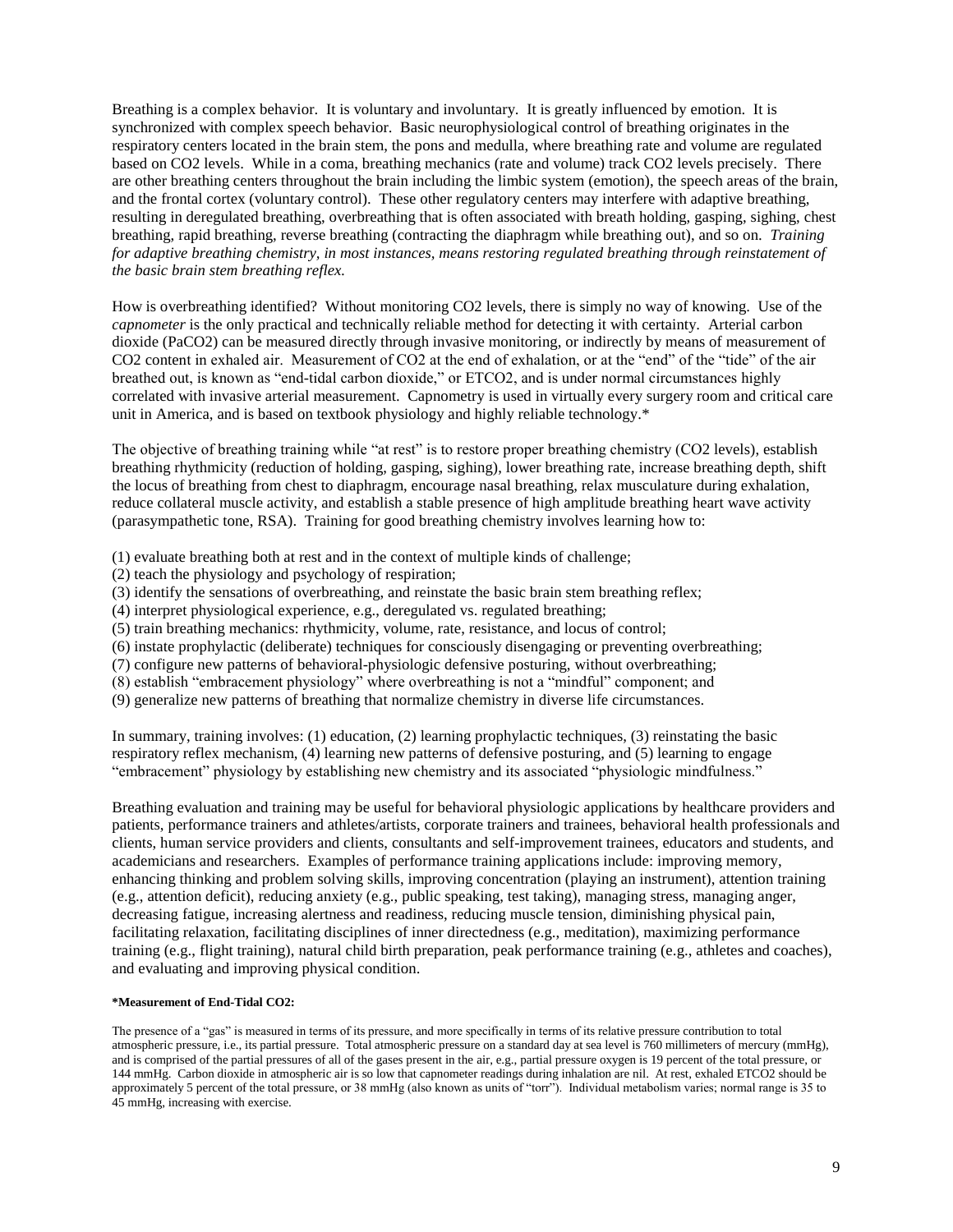### **Heart Rate Variability: the Breathing Heart Wave**

"Wellness is ultimately about embracing, about the heart, about bringing together the mindfulness of physiology with the personal consciousness. Health is about seeking, presence, and availability, not about ego and defensiveness." The breathing heart wave speaks to the physiology of this thinking.

Heart rate changes in cycles. These cycles comprise what is known as "heart rate variability," or "HRV" as it is known in the literature. One of these cycles tracks the breathing pattern: "breathing in" increases heart rate, and "breathing out" decreases heart rate (also known as the respiratory sinus arrhythmia, or RSA). This pattern of heart rate change (variability) increases in amplitude as one relaxes, decreases in amplitude as one becomes tense, and disappears altogether when one becomes highly anxious, stressed, or fearful.\* Monitoring this heart rate cycle, the breathing heart wave, provides for direct observation of *parasympathetic* nervous system activity, and is hence known as the parasympathetic HRV frequency.

**\*Important note:** Greater breath size resulting from the slowing of breathing and/or diaphragmatic breathing may have a significant impact on the amplitude of the breathing heart wave (RSA), and should not be confused with an increase in parasympathetic activity.

Heart rate VARIABILITY, where rate tracks breathing as described above, is a significant physiological marker to good relaxation training, and should not to be confused with heart RATE itself. Variability is measured by looking at heart rate changes from beat to beat. That is to say, heart rate is recalculated with every beat, and is not averaged with preceding beats as is usually done in monitoring heart rate by healthcare professionals and performance trainers. Monitoring relaxation based on average heart rate, rather than variability, is an insensitive and unreliable measurement tool. In fact, relaxation often does not result in reduced heart rate (averaged value), nor does anxiety necessarily result in elevated heart rate.

Breathing training for relaxation includes good breathing mechanics (e.g., diaphragmatic), good breathing chemistry, and the establishment of a reliable high amplitude breathing heart wave.

#### **Heart Rate Variability: Other Frequencies**

When changes in heart rate are analyzed formally, as in a Differential Fourier Transform (DFT) by frequency, the predominant frequency ranges of heart rate variability can identified by their higher amplitudes. Three such relatively high amplitude frequency ranges have been proven to be sensitive indicators of autonomic nervous system regulation and associated changes in emotion, alertness, attention, and stress. These are the Very Low Frequency (VLF, 0.0033 to 0.04 Hz), Low Frequency (LF, 0.04 to 0.15 Hz), and High frequency (HF, 0.15 to 0.4 Hz, RSA, or breathing heart wave) ranges. Monitoring and recording HRV in these frequency bands has proven useful in tracking and evaluating autonomic nervous system function.

The HF frequency band is widely known as the "parasympathetic" HRV frequency band whereas the LF frequency band is sometimes referred to as the sympathetic HRV frequency band. The parasympathetic (HF) and sympathetic (LF) ranges of heart rate variability are only two regions of the HRV spectrum that are of interest to practitioners reviewing the practical implications of an extensive HRV research literature. A third frequency band is VLF, which has recently been associated with ruminative thinking and is now of serious interest as well. These three frequency domains along with the ultra low frequency domain (ULF) are also of interest to researchers who study HRV behavior and its relationship to the presence of cardiovascular disease.

A note of caution: Conventionally, the range of HRV frequencies associated with parasympathetic tone (the RSA) is often restricted to the High Frequency (HF) band of 9 to 24 cycles per minute. Although this assumption may be misleading, the HF band is nevertheless often taken to be a realistic frequency range for breathing rate and therefore for parasympathetic tone (the RSA).

#### **To contact the author**

Peter M. Litchfield, Ph.D. MINDFUL PHYSIOLOGY INSTITUTE 1942 Broadway, Suite 314 Boulder CO 80302 USA 720.565.6097 mindbody@bp.edu